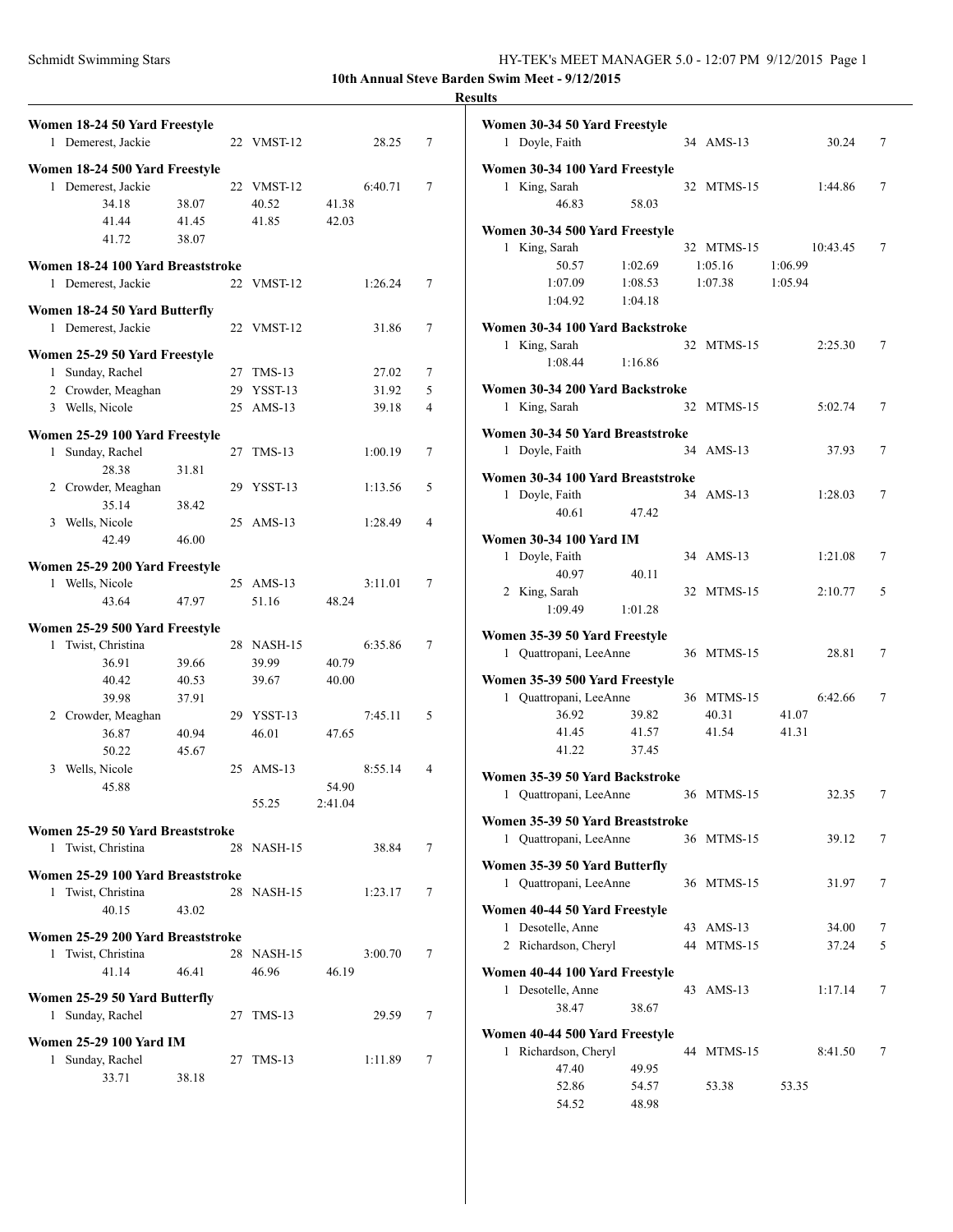**10th Annual Steve Barden Swim Meet - 9/12/2015**

| Women 40-44 50 Yard Backstroke    |       |    |                |       |         |   |
|-----------------------------------|-------|----|----------------|-------|---------|---|
| 1 Desotelle, Anne                 |       |    | 43 AMS-13      |       | 39.85   | 7 |
| 2 Richardson, Cheryl              |       | 44 | MTMS-15        |       | 46.75   | 5 |
|                                   |       |    |                |       |         |   |
| Women 40-44 100 Yard Backstroke   |       |    |                |       |         |   |
| 1 Desotelle, Anne                 |       |    | 43 AMS-13      |       | 1:27.92 | 7 |
| 42.70                             | 45.22 |    |                |       |         |   |
| 2 Richardson, Cheryl              |       |    | 44 MTMS-15     |       | 1:40.30 | 5 |
| 48.60                             | 51.70 |    |                |       |         |   |
| <b>Women 40-44 100 Yard IM</b>    |       |    |                |       |         |   |
| 1 Desotelle, Anne                 |       |    | 43 AMS-13      |       | 1:25.27 | 7 |
| 39.40                             | 45.87 |    |                |       |         |   |
| 2 Richardson, Cheryl              |       |    | 44 MTMS-15     |       | 1:42.58 | 5 |
| 48.91                             | 53.67 |    |                |       |         |   |
|                                   |       |    |                |       |         |   |
| Women 45-49 50 Yard Freestyle     |       |    |                |       |         |   |
| 1 Rossi, Leann                    |       |    | 49 ART-45      |       | 29.85   | 7 |
| 2 Casey, Nancy                    |       |    | 47 AMS-13      |       | 31.68   | 5 |
| 3 Hart, Jill                      |       |    | 45 UC55-55     |       | 32.87   | 4 |
| 4 McDowell, Cathy                 |       |    | 47 NCMS-13     |       | 32.90   | 3 |
|                                   |       |    |                |       |         |   |
| Women 45-49 100 Yard Freestyle    |       |    |                |       |         |   |
| 1 McDowell, Cathy                 |       |    | 47 NCMS-13     |       | 1:11.18 | 7 |
| 34.16                             | 37.02 |    |                |       |         |   |
| 2 Wall, Janet                     |       |    | 47 MAC-13      |       | 1:12.42 | 5 |
| 35.24                             | 37.18 |    |                |       |         |   |
| 3 Hart, Jill                      |       |    | 45 UC55-55     |       | 1:16.88 | 4 |
| 36.24                             | 40.64 |    |                |       |         |   |
| Women 45-49 200 Yard Freestyle    |       |    |                |       |         |   |
| 1 McDowell, Cathy                 |       |    | 47 NCMS-13     |       | 2:39.98 | 7 |
| 36.23                             | 39.77 |    | 41.95          | 42.03 |         |   |
| 2 Crook, Michelle                 |       |    | 48 FACT-14     |       | 3:12.63 | 5 |
| 43.46                             | 48.93 |    | 48.20          | 52.04 |         |   |
|                                   |       |    |                |       |         |   |
| Women 45-49 500 Yard Freestyle    |       |    |                |       |         |   |
| 1 Wall, Janet                     |       |    | 47 MAC-13      |       | 7:40.12 | 7 |
| 38.37                             | 43.83 |    | 45.74          | 47.89 |         |   |
| 48.10                             | 48.38 |    | 47.86          | 47.77 |         |   |
| 47.89                             | 44.29 |    |                |       |         |   |
| Women 45-49 50 Yard Backstroke    |       |    |                |       |         |   |
| 1 Cleven, Detra                   |       |    | 46 KAC-15      |       | 33.31   | 7 |
| 2 Hart, Jill                      |       | 45 | <b>UC55-55</b> |       | 37.53   | 5 |
|                                   |       |    |                |       |         |   |
| Women 45-49 200 Yard Backstroke   |       |    |                |       |         |   |
| 1 Kramer, Adrienne                |       | 49 | $AMS-13$       |       | 2:58.78 | 7 |
| Women 45-49 50 Yard Breaststroke  |       |    |                |       |         |   |
| 1 Rossi, Leann                    |       | 49 | ART-45         |       | 37.64   | 7 |
| 2 Jones, Rebecca                  |       |    | 47 MAC-13      |       | 41.71   | 5 |
| 3 Wall, Janet                     |       | 47 | $MAC-13$       |       | 45.08   | 4 |
|                                   |       |    |                |       |         |   |
| Women 45-49 100 Yard Breaststroke |       |    |                |       |         |   |
| 1 Jones, Rebecca                  |       |    | 47 MAC-13      |       | 1:33.27 | 7 |
| 43.64                             | 49.63 |    |                |       |         |   |
| Women 45-49 200 Yard Breaststroke |       |    |                |       |         |   |
| 1 Cleven, Detra                   |       |    | 46 KAC-15      |       | 2:58.20 | 7 |
| 40.88                             | 46.97 |    | 45.54          | 44.81 |         |   |
| 2 Jones, Rebecca                  |       |    | 47 MAC-13      |       | 3:17.77 | 5 |
| 43.82                             | 49.95 |    | 52.25          | 51.75 |         |   |
|                                   |       |    |                |       |         |   |

| <b>Results</b>                                       |         |              |         |         |   |
|------------------------------------------------------|---------|--------------|---------|---------|---|
| 3 Crook, Michelle                                    |         | 48 FACT-14   |         | 3:43.05 | 4 |
| 51.33                                                | 56.49   | 58.16        | 57.07   |         |   |
| Women 45-49 50 Yard Butterfly                        |         |              |         |         |   |
| 1 Hart, Jill                                         |         | 45 UC55-55   |         | 36.89   | 7 |
| 2 Wall, Janet                                        |         | 47 MAC-13    |         | 41.93   | 5 |
| Women 45-49 200 Yard Butterfly                       |         |              |         |         |   |
| 1 Kramer, Adrienne                                   |         | 49 AMS-13    |         | 3:08.48 | 7 |
|                                                      |         |              |         |         |   |
| <b>Women 45-49 100 Yard IM</b><br>1 Kramer, Adrienne |         |              |         |         |   |
| 38.23                                                | 43.71   | 49 AMS-13    |         | 1:21.94 | 7 |
| 2 Hart, Jill                                         |         | 45 UC55-55   |         | 1:22.64 | 5 |
| 37.83                                                | 44.81   |              |         |         |   |
| 3 Wall, Janet                                        |         | 47 MAC-13    |         | 1:27.77 | 4 |
| 41.21                                                | 46.56   |              |         |         |   |
| <b>Women 45-49 200 Yard IM</b>                       |         |              |         |         |   |
| 1 Jones, Rebecca                                     |         | 47 MAC-13    |         | 3:10.93 | 7 |
| 42.84                                                | 50.65   | 52.72        | 44.72   |         |   |
| 2 Crook, Michelle                                    |         | 48 FACT-14   |         | 3:40.74 | 5 |
| 52.61                                                | 1:59.88 | 48.25        |         |         |   |
| <b>Women 45-49 400 Yard IM</b>                       |         |              |         |         |   |
| 1 Cleven, Detra                                      |         | 46 KAC-15    |         | 5:44.47 | 7 |
| 33.85                                                | 39.20   | 44.70        | 44.41   |         |   |
| 48.96                                                | 51.02   | 42.53        | 39.80   |         |   |
| 2 Crook, Michelle                                    |         | 48 FACT-14   |         | 7:37.63 | 5 |
|                                                      |         |              | 1:00.85 |         |   |
|                                                      |         | 52.96        | 49.79   |         |   |
| Women 50-54 50 Yard Freestyle                        |         |              |         |         |   |
| 1 Gregory, Carol                                     |         | 50 NCMS\$-13 |         | 35.42   | 7 |
|                                                      |         |              |         |         |   |
| Women 50-54 100 Yard Freestyle                       |         | 50 NCMS\$-13 |         |         | 7 |
| 1 Gregory, Carol<br>34.04                            | 43.27   |              |         | 1:17.31 |   |
|                                                      |         |              |         |         |   |
| Women 50-54 100 Yard Backstroke                      |         |              |         |         |   |
| 1 Gregory, Carol                                     |         | 50 NCMS\$-13 |         | 1:27.72 | 7 |
| 42.67                                                | 45.05   |              |         |         |   |
| <b>Women 50-54 100 Yard IM</b>                       |         |              |         |         |   |
| 1 Gregory, Carol                                     |         | 50 NCMS\$-13 |         | 1:28.81 | 7 |
| 41.41                                                | 47.40   |              |         |         |   |
| Women 60-64 100 Yard Backstroke                      |         |              |         |         |   |
| 1 Wilson, Debbie                                     |         | 61 AMS-13    |         | 1:30.70 | 7 |
| 43.98                                                | 46.72   |              |         |         |   |
| Women 60-64 200 Yard Backstroke                      |         |              |         |         |   |
| 1 Wilson, Debbie                                     |         | 61 AMS-13    |         | 3:07.59 | 7 |
| Women 60-64 100 Yard Breaststroke                    |         |              |         |         |   |
| 1 Wilson, Debbie                                     |         | 61 AMS-13    |         | 1:39.84 | 7 |
|                                                      |         |              |         |         |   |
| Women 85-89 50 Yard Breaststroke                     |         |              |         |         |   |
| 1 Dockendorf, Pat                                    |         | 88 NCMS-13   |         | 1:36.37 | 7 |
| Women 85-89 100 Yard Breaststroke                    |         |              |         |         |   |
| 1 Dockendorf, Pat                                    |         | 88 NCMS-13   |         | 3:43.27 | 7 |
| Men 25-29 50 Yard Freestyle                          |         |              |         |         |   |
| 1 Martinez, Travis                                   |         | 26 TMS-13    |         | 22.66   | 7 |
|                                                      |         |              |         |         |   |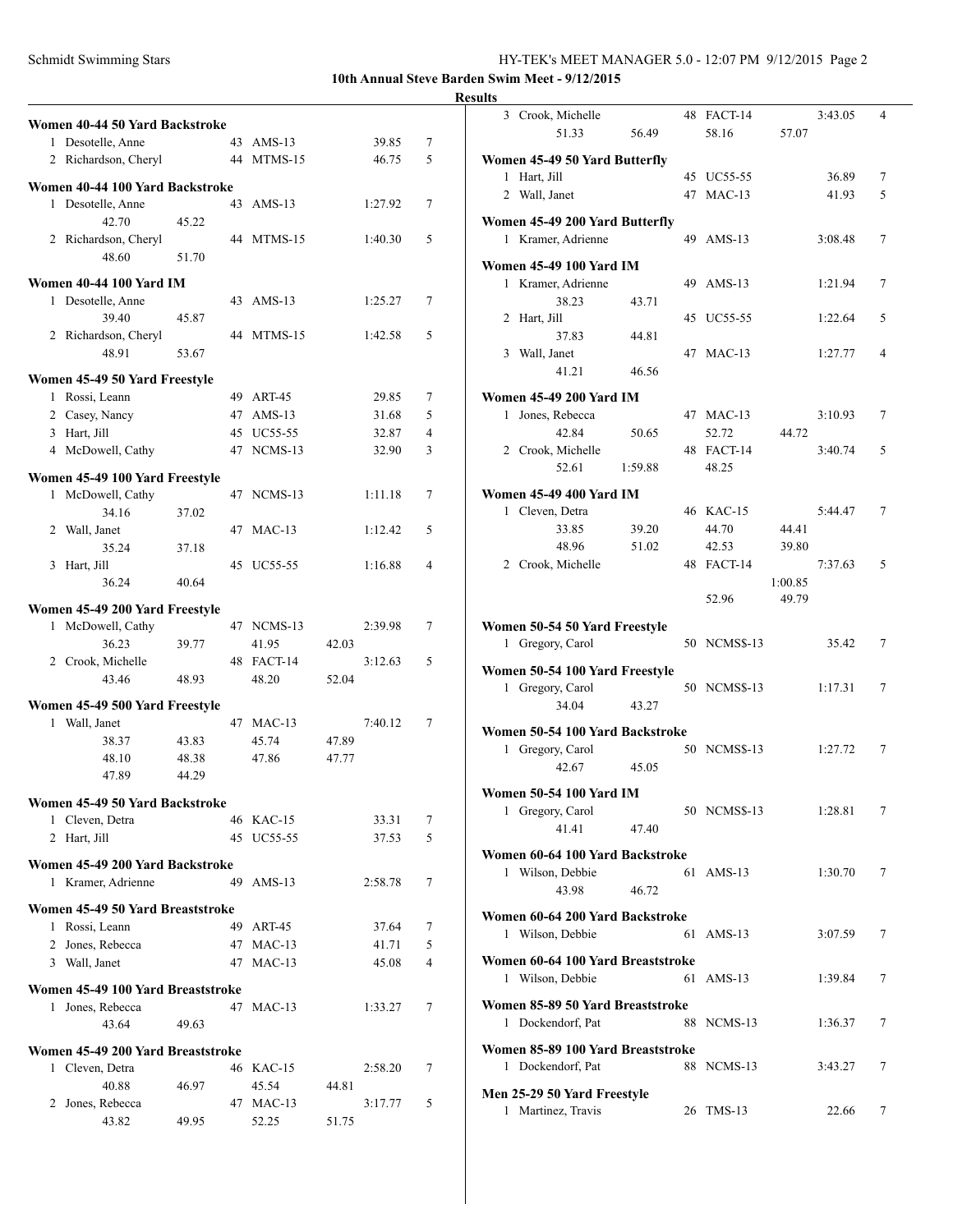| HY-TEK's MEET MANAGER 5.0 - 12:07 PM 9/12/2015 Page 3 |
|-------------------------------------------------------|
|                                                       |

**10th Annual Steve Barden Swim Meet - 9/12/2015**

# **Results**

| (Men 25-29 50 Yard Freestyle)                      |       |            |         |   |
|----------------------------------------------------|-------|------------|---------|---|
| 2 Wilkes, Michael                                  |       | 25 UC13-13 | 22.84   | 5 |
| 3 Reinert, Phillip                                 |       | 27 MTMS-15 | 28.20   | 4 |
| Men 25-29 100 Yard Freestyle                       |       |            |         |   |
| 1 Wilkes, Michael                                  |       | 25 UC13-13 | 52.17   | 7 |
| 24.69                                              | 27.48 |            |         |   |
|                                                    |       |            |         |   |
| Men 25-29 500 Yard Freestyle<br>1 Huffman, Richard |       | 27 YSST-13 | 6:18.62 | 7 |
| 33.87                                              | 36.76 | 37.62      | 37.71   |   |
| 38.22                                              | 40.13 | 38.76      | 39.15   |   |
| 38.70                                              | 37.70 |            |         |   |
|                                                    |       |            |         |   |
| Men 25-29 50 Yard Backstroke                       |       |            |         |   |
| 1 Martinez, Travis                                 |       | 26 TMS-13  | 28.97   | 7 |
| Men 25-29 50 Yard Breaststroke                     |       |            |         |   |
| 1 Martinez, Travis                                 |       | 26 TMS-13  | 30.27   | 7 |
| 2 Huffman, Richard                                 |       | 27 YSST-13 | 33.81   | 5 |
| 3 Reinert, Phillip                                 |       | 27 MTMS-15 | 39.03   | 4 |
| Men 25-29 100 Yard Breaststroke                    |       |            |         |   |
| 1 Martinez, Travis                                 |       | 26 TMS-13  | 1:08.99 | 7 |
| 31.83                                              | 37.16 |            |         |   |
| 2 Huffman, Richard                                 |       | 27 YSST-13 | 1:13.80 | 5 |
| 35.59                                              | 38.21 |            |         |   |
| 3 Reinert, Phillip                                 |       | 27 MTMS-15 | 1:27.31 | 4 |
| 41.56                                              | 45.75 |            |         |   |
|                                                    |       |            |         |   |
| Men 25-29 200 Yard Breaststroke                    |       |            |         |   |
| 1 Huffman, Richard                                 |       | 27 YSST-13 | 2:38.20 | 7 |
| 35.75                                              | 40.47 | 41.09      | 40.89   |   |
| Men 25-29 50 Yard Butterfly                        |       |            |         |   |
| 1 Wilkes, Michael                                  |       | 25 UC13-13 | 26.02   | 7 |
| 2 Martinez, Travis                                 |       | 26 TMS-13  | 26.14   | 5 |
| <b>Men 25-29 100 Yard IM</b>                       |       |            |         |   |
| 1 Huffman, Richard                                 |       | 27 YSST-13 | 1:12.74 | 7 |
| 34.55                                              | 38.19 |            |         |   |
| 2 Reinert, Phillip                                 |       | 27 MTMS-15 | 1:16.39 | 5 |
| 34.02                                              | 42.37 |            |         |   |
|                                                    |       |            |         |   |
| Men 30-34 100 Yard Freestyle                       |       |            |         |   |
| 1 Reeves, Justin                                   |       | 34 KAC-15  | 54.49   | 7 |
| 25.70                                              | 28.79 |            |         |   |
| Men 30-34 500 Yard Freestyle                       |       |            |         |   |
| 1 Reeves, Justin                                   |       | 34 KAC-15  | 5:39.36 | 7 |
| 29.28                                              | 32.06 | 33.37      | 35.20   |   |
| 35.42                                              | 35.44 | 35.64      | 35.18   |   |
| 34.02                                              | 33.75 |            |         |   |
| Men 30-34 100 Yard IM                              |       |            |         |   |
| 1 Reeves, Justin                                   |       | 34 KAC-15  | 1:02.83 | 7 |
| 29.53                                              | 33.30 |            |         |   |
|                                                    |       |            |         |   |
| Men 35-39 50 Yard Freestyle                        |       |            |         |   |
| 1 Nguyen, S                                        |       | 35 SAIL-13 | 27.51   | 7 |
| 2 Kase, Timothy                                    |       | 38 KAC-15  | 34.49   | 5 |
|                                                    |       |            |         |   |

| Men 35-39 100 Yard Backstroke   |       |            |       |         |                |
|---------------------------------|-------|------------|-------|---------|----------------|
| 1 Dau, David                    |       | 37 KAC-15  |       | 1:09.32 | 7              |
| 33.84                           | 35.48 |            |       |         |                |
| Men 35-39 50 Yard Breaststroke  |       |            |       |         |                |
| 1 Nguyen, S                     |       | 35 SAIL-13 |       | 33.96   | 7              |
| 2 Dau, David                    |       |            |       |         |                |
|                                 |       | 37 KAC-15  |       | 36.27   | 5              |
| 3 Kase, Timothy                 |       | 38 KAC-15  |       | 44.51   | $\overline{4}$ |
| Men 35-39 100 Yard Breaststroke |       |            |       |         |                |
| 1 Nguyen, S                     |       | 35 SAIL-13 |       | 1:13.78 | 7              |
| 35.22                           | 38.56 |            |       |         |                |
|                                 |       |            |       |         |                |
| Men 35-39 50 Yard Butterfly     |       |            |       |         |                |
| 1 Nguyen, S                     |       | 35 SAIL-13 |       | 29.49   | 7              |
| <b>Men 35-39 100 Yard IM</b>    |       |            |       |         |                |
| 1 Dau, David                    |       | 37 KAC-15  |       | 1:10.01 | 7              |
| 31.52                           | 38.49 |            |       |         |                |
| 2 Kase, Timothy                 |       | 38 KAC-15  |       | 1:35.64 | 5              |
| 45.84                           | 49.80 |            |       |         |                |
|                                 |       |            |       |         |                |
| <b>Men 35-39 200 Yard IM</b>    |       |            |       |         |                |
| 1 Dau, David                    |       | 37 KAC-15  |       | 2:36.28 | 7              |
| 34.44                           | 39.20 | 45.75      | 36.89 |         |                |
| 2 Nguyen, S                     |       | 35 SAIL-13 |       | 2:42.90 | 5              |
| 35.65                           | 45.06 | 44.11      | 38.08 |         |                |
|                                 |       |            |       |         |                |
| Men 40-44 50 Yard Freestyle     |       |            |       |         |                |
| 1 Owen, Jeffrey                 |       | 40 AMS-13  |       | 27.26   | 7              |
| 2 Craig, Carlton                |       | 44 AMS-13  |       | 28.20   | 5              |
| Men 40-44 100 Yard Freestyle    |       |            |       |         |                |
| 1 Owen, Jeffrey                 |       | 40 AMS-13  |       | 59.68   | 7              |
| 28.69                           | 30.99 |            |       |         |                |
|                                 |       |            |       |         |                |
| Men 40-44 50 Yard Backstroke    |       |            |       |         |                |
| 1 Owen, Jeffrey                 |       | 40 AMS-13  |       | 33.14   | 7              |
| Men 40-44 50 Yard Breaststroke  |       |            |       |         |                |
| 1 Owen, Jeffrey                 |       | 40 AMS-13  |       | 34.08   | 7              |
|                                 |       |            |       |         |                |
| Men 40-44 100 Yard Breaststroke |       |            |       |         |                |
| 1 Owen, Jeffrey                 |       | 40 AMS-13  |       | 1:14.06 | 7              |
| 35.18                           | 38.88 |            |       |         |                |
| Men 40-44 100 Yard IM           |       |            |       |         |                |
| 1 Owen, Jeffrey                 |       | 40 AMS-13  |       | 1:07.63 | 7              |
| 31.50                           | 36.13 |            |       |         |                |
|                                 |       |            |       |         |                |
| Men 45-49 500 Yard Freestyle    |       |            |       |         |                |
| 1 Bruce, Alex                   |       | 48 SM-15   |       | 6:05.19 | 7              |
| 33.92                           | 36.21 | 34.07      | 40.05 |         |                |
| 37.12                           | 37.21 | 36.99      | 37.50 |         |                |
| 37.19                           | 34.93 |            |       |         |                |
| Men 45-49 50 Yard Backstroke    |       |            |       |         |                |
| 1 Pulsifer, Andrew              |       | 49 AMS-13  |       | 28.21   | 7              |
|                                 |       |            |       |         |                |
| Men 45-49 200 Yard Backstroke   |       |            |       |         |                |
| 1 Bruce, Alex                   |       | 48 SM-15   |       | 2:47.46 | 7              |
| 41.27                           | 41.92 | 42.64      | 41.63 |         |                |
|                                 |       |            |       |         |                |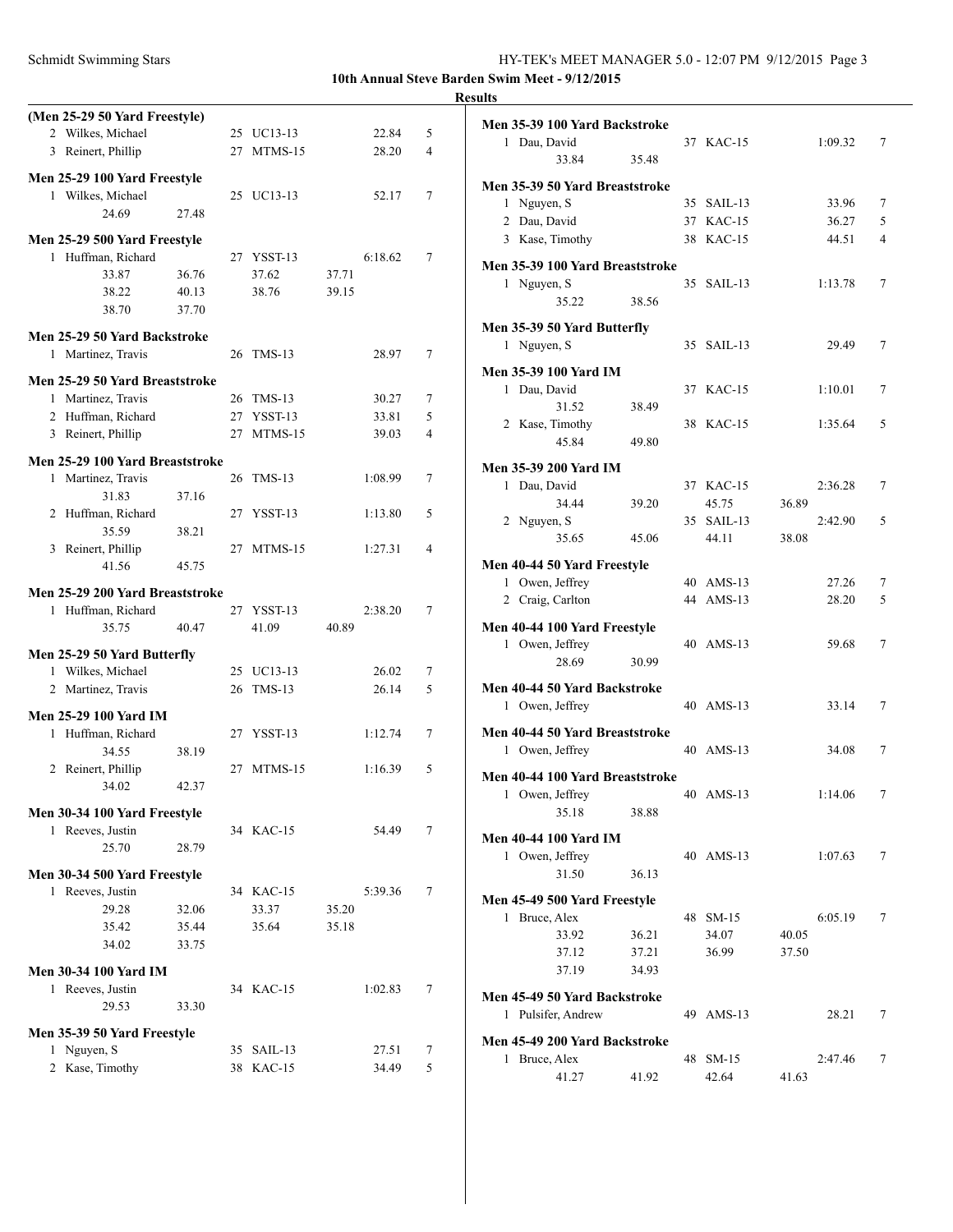**10th Annual Steve Barden Swim Meet - 9/12/2015**

| Men 45-49 100 Yard Breaststroke |       |            |       |         |   | 2              |
|---------------------------------|-------|------------|-------|---------|---|----------------|
| 1 Bruce, Alex                   |       | 48 SM-15   |       | 1:27.77 | 7 |                |
| 41.91                           | 45.86 |            |       |         |   | 3              |
|                                 |       |            |       |         |   |                |
| Men 45-49 50 Yard Butterfly     |       |            |       |         |   | Men            |
| 1 Pulsifer, Andrew              |       | 49 AMS-13  |       | 26.87   | 7 | -1             |
| Men 45-49 100 Yard Butterfly    |       |            |       |         |   | $\overline{2}$ |
| 1 Pulsifer, Andrew              |       | 49 AMS-13  |       | 1:00.13 | 7 | 3              |
| 28.34                           | 31.79 |            |       |         |   |                |
|                                 |       |            |       |         |   | Men            |
| <b>Men 45-49 100 Yard IM</b>    |       |            |       |         |   | 1              |
| 1 Pulsifer, Andrew              |       | 49 AMS-13  |       | 1:00.68 | 7 |                |
| 28.03                           | 32.65 |            |       |         |   | 2              |
| 2 Bruce, Alex                   |       | 48 SM-15   |       | 1:16.09 | 5 |                |
| 35.78                           | 40.31 |            |       |         |   | 3              |
| <b>Men 45-49 400 Yard IM</b>    |       |            |       |         |   |                |
| 1 Bruce, Alex                   |       | 48 SM-15   |       | 5:49.16 | 7 | Men            |
| 36.89                           | 40.34 | 46.15      | 44.87 |         |   | 1              |
| 52.18                           | 52.72 | 38.71      | 37.30 |         |   |                |
|                                 |       |            |       |         |   |                |
| Men 50-54 50 Yard Freestyle     |       |            |       |         |   | 2              |
| 1 McKinnon, Bill                |       | 54 TNAQ-15 |       | 28.23   | 7 |                |
| 2 Woodmansee, David             |       | 51 KAC-15  |       | 29.05   | 5 | Men            |
|                                 |       |            |       |         |   | 1              |
| Men 50-54 100 Yard Freestyle    |       |            |       |         |   |                |
| 1 Bagot, John                   |       | 53 NCMS-13 |       | 1:00.11 | 7 |                |
| 28.05                           | 32.06 |            |       |         |   |                |
| 2 McKinnon, Bill                |       | 54 TNAQ-15 |       | 1:03.04 | 5 |                |
| 3 Woodmansee, David             |       | 51 KAC-15  |       | 1:05.45 | 4 | Men            |
|                                 |       |            |       |         |   | 1              |
| 31.56                           | 33.89 |            |       |         |   |                |
|                                 |       |            |       |         |   |                |
| Men 50-54 500 Yard Freestyle    |       |            |       |         |   |                |
| 1 Bagot, John                   |       | 53 NCMS-13 |       | 6:24.58 | 7 |                |
| 31.46                           | 36.21 | 38.94      | 40.23 |         |   | 2<br>Men<br>1  |
| 39.86                           | 40.17 | 40.09      | 40.02 |         |   |                |
| 39.66                           | 37.94 |            |       |         |   |                |
| Men 50-54 50 Yard Backstroke    |       |            |       |         |   | 2              |
| 1 Putney, Donald                |       | 51 TMS-13  |       | 35.21   | 7 |                |
|                                 |       |            |       |         |   | 3              |
| Men 50-54 50 Yard Breaststroke  |       |            |       |         |   | Men            |
| 1 McKinnon, Bill                |       | 54 TNAQ-15 |       | 39.53   | 7 | 1              |
| Men 50-54 100 Yard Breaststroke |       |            |       |         |   |                |
| 1 Bagot, John                   |       | 53 NCMS-13 |       | 1:16.57 | 7 |                |
| 35.77                           | 40.80 |            |       |         |   | Men            |
| 2 McKinnon, Bill                |       | 54 TNAQ-15 |       | 1:23.15 | 5 |                |
| 39.08                           | 44.07 |            |       |         |   | 1<br>Men       |
| 3 Woodmansee, David             |       | 51 KAC-15  |       | 1:25.46 | 4 | 1              |
| 39.53                           | 45.93 |            |       |         |   |                |
|                                 |       |            |       |         |   |                |
| Men 50-54 50 Yard Butterfly     |       |            |       |         |   | Men            |
| 1 Putney, Donald                |       | 51 TMS-13  |       | 30.10   | 7 | 1              |
| 2 McKinnon, Bill                |       | 54 TNAQ-15 |       | 33.21   | 5 | $\overline{2}$ |
| Men 50-54 100 Yard Butterfly    |       |            |       |         |   | 3              |
| 1 Putney, Donald                |       | 51 TMS-13  |       | 1:17.84 | 7 | Men            |
| 36.61                           | 41.23 |            |       |         |   | 1              |
|                                 |       |            |       |         |   |                |
| <b>Men 50-54 100 Yard IM</b>    |       |            |       |         |   |                |
| 1 McKinnon, Bill<br>33.40       | 38.41 | 54 TNAQ-15 |       | 1:11.81 | 7 |                |

| <b>Results</b> |                                 |       |            |         |         |   |
|----------------|---------------------------------|-------|------------|---------|---------|---|
|                | 2 Bagot, John                   |       | 53 NCMS-13 |         | 1:12.90 | 5 |
|                | 36.66                           | 36.24 |            |         |         |   |
|                | 3 Woodmansee, David             |       | 51 KAC-15  |         | 1:19.16 | 4 |
|                | 38.87                           | 40.29 |            |         |         |   |
|                | Men 55-59 50 Yard Freestyle     |       |            |         |         |   |
|                | 1 Clark, Nelson                 |       | 55 UC13-13 |         | 25.20   | 7 |
|                | 2 Hartley, Larry                |       | 55 AMS-13  |         | 30.00   | 5 |
|                | 3 Weller, Jeff                  |       | 55 AMS-13  |         | 30.05   | 4 |
|                | Men 55-59 100 Yard Freestyle    |       |            |         |         |   |
|                | 1 Hartley, Larry                |       | 55 AMS-13  |         | 1:04.92 | 7 |
|                | 31.94                           | 32.98 |            |         |         |   |
|                | 2 Weller, Jeff                  |       | 55 AMS-13  |         | 1:06.68 | 5 |
|                | 31.97                           | 34.71 |            |         |         |   |
|                | 3 Palmer, Rick                  |       | 56 AMS-13  |         | 1:13.45 | 4 |
|                | 34.34                           | 39.11 |            |         |         |   |
|                |                                 |       |            |         |         |   |
|                | Men 55-59 200 Yard Freestyle    |       |            |         |         |   |
|                | 1 Hartley, Larry                |       | 55 AMS-13  |         | 2:20.04 | 7 |
|                | 32.53                           | 36.95 | 36.43      | 34.13   |         |   |
|                | 2 Palmer, Rick                  |       | 56 AMS-13  |         | 2:59.65 | 5 |
|                | 37.69                           | 46.10 | 47.53      | 48.33   |         |   |
|                | Men 55-59 500 Yard Freestyle    |       |            |         |         |   |
|                | 1 Hartley, Larry                |       | 55 AMS-13  |         | 6:03.21 | 7 |
|                | 33.58                           | 37.05 | 37.72      | 37.68   |         |   |
|                | 37.40                           | 37.01 | 37.14      | 36.61   |         |   |
|                | 36.28                           | 32.74 |            |         |         |   |
|                |                                 |       |            |         |         |   |
|                | Men 55-59 50 Yard Breaststroke  |       |            |         |         |   |
|                | 1 Clark, Nelson                 |       | 55 UC13-13 |         | 32.72   | 7 |
|                | 2 Weller, Jeff                  |       | 55 AMS-13  |         | 37.07   | 5 |
|                | Men 55-59 100 Yard Breaststroke |       |            |         |         |   |
|                | 1 Clark, Nelson                 |       | 55 UC13-13 |         | 1:16.19 | 7 |
|                | 34.33                           | 41.86 |            |         |         |   |
|                | 2 Weller, Jeff                  |       | 55 AMS-13  |         | 1:23.34 | 5 |
|                | 39.89                           | 43.45 |            |         |         |   |
|                | 3 Palmer, Rick                  |       | 56 AMS-13  |         | 1:29.69 | 4 |
|                | 42.02                           | 47.67 |            |         |         |   |
|                |                                 |       |            |         |         |   |
|                | Men 55-59 200 Yard Breaststroke |       |            |         |         |   |
|                | 1 Weller, Jeff                  |       | 55 AMS-13  |         | 3:07.75 | 7 |
|                | 42.09                           | 48.35 | 48.69      | 48.62   |         |   |
|                | Men 55-59 50 Yard Butterfly     |       |            |         |         |   |
|                | 1 Clark, Nelson                 |       | 55 UC13-13 |         | 28.53   | 7 |
|                | <b>Men 55-59 100 Yard IM</b>    |       |            |         |         |   |
|                | 1 Palmer, Rick                  |       | 56 AMS-13  |         | 1:22.32 | 7 |
|                | 37.11                           | 45.21 |            |         |         |   |
|                |                                 |       |            |         |         |   |
|                | Men 60-64 50 Yard Freestyle     |       |            |         |         |   |
|                | 1 DeGrazia, Cary                |       | 60 NCMS-13 |         | 27.89   | 7 |
|                | 2 Lindholm, Larry               |       | 61 TMS-13  |         | 28.74   | 5 |
|                | 3 Davis, Craik                  |       | 63 AMS-13  |         | 28.99   | 4 |
|                | Men 60-64 500 Yard Freestyle    |       |            |         |         |   |
|                | 1 Miller, Jamie                 |       | 61 TMS-13  |         | 9:45.16 | 7 |
|                | 51.92                           | 57.51 |            |         |         |   |
|                |                                 | 59.59 | 1:00.87    | 1:00.07 |         |   |
|                | 58.78                           | 52.83 |            |         |         |   |
|                |                                 |       |            |         |         |   |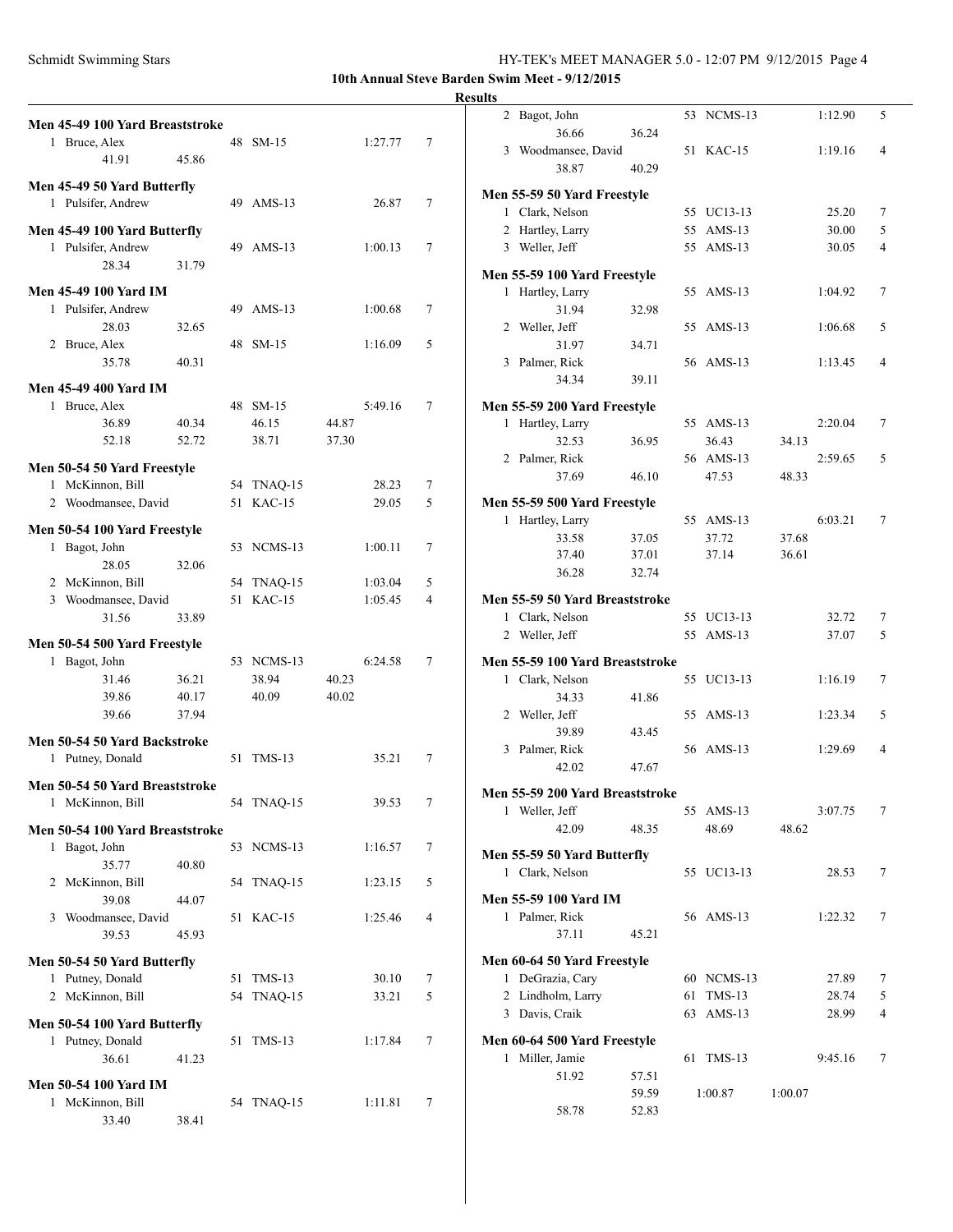**10th Annual Steve Barden Swim Meet - 9/12/2015**

### **Results**

| Men 60-64 50 Yard Backstroke<br>1 White, Warren            |                |    | 60 GS-55   | 33.70   | 7              |
|------------------------------------------------------------|----------------|----|------------|---------|----------------|
| Men 60-64 100 Yard Backstroke<br>1 White, Warren<br>35.77  | 38.53          |    | 60 GS-55   | 1:14.30 | 7              |
| Men 60-64 200 Yard Backstroke                              |                |    |            |         |                |
| 1 White, Warren                                            |                |    | 60 GS-55   | 2:42.74 | 7              |
| 38.72                                                      | 41.27          |    | 41.85      | 40.90   |                |
| Men 60-64 50 Yard Breaststroke<br>1 DeGrazia, Cary         |                |    | 60 NCMS-13 | 37.94   | 7              |
| 2 Lindholm, Larry                                          |                |    | 61 TMS-13  | 39.09   | 5              |
| 3 Miller, Jamie                                            |                | 61 | $TMS-13$   | 47.54   | 4              |
| Men 60-64 100 Yard Breaststroke                            |                |    |            |         |                |
| 1 Miller, Jamie                                            |                |    | 61 TMS-13  | 1:45.38 | 7              |
| 49.50                                                      | 55.88          |    |            |         |                |
| Men 60-64 200 Yard Breaststroke                            |                |    |            |         |                |
| 1 Miller, Jamie                                            |                |    | 61 TMS-13  | 4:08.10 | 7              |
| 54.07                                                      | 1:05.45        |    | 1:07.24    | 1:01.34 |                |
| Men 60-64 50 Yard Butterfly<br>1 Davis, Craik              |                |    | 63 AMS-13  | 34.64   | 7              |
| <b>Men 60-64 100 Yard IM</b><br>1 DeGrazia, Cary<br>35.95  | 39.55          |    | 60 NCMS-13 | 1:15.50 | 7              |
| Men 60-64 400 Yard IM<br>1 Miller, Jamie                   |                |    | 61 TMS-13  | 8:51.87 | 7              |
| Men 65-69 50 Yard Freestyle<br>1 Bedient, Jim              |                |    | 69 SCHH-55 | 31.60   | 7              |
| Men 65-69 100 Yard Freestyle<br>1 Bailey, Douglas<br>44.00 | 1:00.70        |    | 69 UC13-13 | 1:44.70 | 7              |
| Men 65-69 500 Yard Freestyle                               |                |    |            |         |                |
| 1 Pillmore, Bill                                           |                |    | 67 AMS-13  | 6:49.33 | 7              |
| 38.29                                                      | 40.49          |    | 41.34      | 41.62   |                |
| 41.82<br>40.70                                             | 41.84<br>39.62 |    | 41.99      | 41.62   |                |
| Men 65-69 50 Yard Backstroke                               |                |    |            |         |                |
| 1 Raab, Wayne                                              |                |    | 69 UC13-13 | 41.93   | 7              |
| 2 Bedient, Jim                                             |                | 69 | SCHH-55    | 42.54   | 5              |
| 3 Richelson, Andrew                                        |                | 67 | $TMS-13$   | 46.03   | $\overline{4}$ |
| Men 65-69 100 Yard Backstroke                              |                |    |            |         |                |
| 1 Raab, Wayne<br>46.49                                     | 47.85          |    | 69 UC13-13 | 1:34.34 | 7              |
| Men 65-69 50 Yard Breaststroke                             |                |    |            |         |                |
| 1 Bedient, Jim                                             |                |    | 69 SCHH-55 | 41.40   | 7              |
| 2 Raab, Wayne                                              |                |    | 69 UC13-13 | 42.12   | 5              |
| 3 Pillmore, Bill                                           |                | 67 | $AMS-13$   | 43.27   | $\overline{4}$ |
| 4 Bailey, Douglas                                          |                | 69 | UC13-13    | 57.78   | 3              |
| Men 65-69 100 Yard Breaststroke                            |                |    |            |         |                |
| Raab, Wayne<br>1<br>46.14                                  | 50.28          |    | 69 UC13-13 | 1:36.42 | 7              |

| 2 Bailey, Douglas                                    |         |    | 69 UC13-13 |         | 2:04.43 | 5 |
|------------------------------------------------------|---------|----|------------|---------|---------|---|
| 58.69                                                | 1:05.74 |    |            |         |         |   |
| Men 65-69 200 Yard Breaststroke                      |         |    |            |         |         |   |
| 1 Pillmore, Bill                                     |         |    | 67 AMS-13  |         | 3:14.23 | 7 |
| 44.58                                                | 49.22   |    | 50.29      | 50.14   |         |   |
| 2 Bailey, Douglas                                    |         |    | 69 UC13-13 |         | 4:27.15 | 5 |
| 50.00                                                | 1:18.94 |    | 1:10.78    | 1:07.43 |         |   |
| Men 65-69 50 Yard Butterfly                          |         |    |            |         |         |   |
| 1 Richelson, Andrew                                  |         |    | 67 TMS-13  |         | 35.39   | 7 |
| Men 65-69 100 Yard IM                                |         |    |            |         |         |   |
| 1 Raab, Wayne                                        |         |    | 69 UC13-13 |         | 1:30.56 | 7 |
| 42.89                                                | 47.67   |    |            |         |         |   |
| 2 Bedient, Jim                                       |         | 69 | SCHH-55    |         | 1:33.38 | 5 |
| 43.11                                                | 50.27   |    |            |         |         |   |
| Men 70-74 50 Yard Freestyle                          |         |    |            |         |         |   |
| 1 Lameier, Richard                                   |         |    | 74 UC18-18 |         | 34.38   | 7 |
|                                                      |         |    |            |         |         |   |
| Men 70-74 100 Yard Freestyle                         |         |    |            |         |         |   |
| 1 Lauer, Pete                                        |         |    | 71 LOCO-55 |         | 1:26.19 | 7 |
| 40.81<br>2 Parks, Ron                                | 45.38   |    | 72 AMS-13  |         | 1:50.14 | 5 |
| 53.66                                                | 56.48   |    |            |         |         |   |
|                                                      |         |    |            |         |         |   |
| Men 70-74 200 Yard Freestyle                         |         |    |            |         |         |   |
| 1 Lauer, Pete                                        |         |    | 71 LOCO-55 |         | 3:15.01 | 7 |
| 44.78                                                | 48.46   |    | 51.10      | 50.67   |         |   |
| Men 70-74 50 Yard Backstroke                         |         |    |            |         |         |   |
| 1 Lameier, Richard                                   |         |    | 74 UC18-18 |         | 39.62   | 7 |
| Men 70-74 100 Yard Backstroke                        |         |    |            |         |         |   |
| 1 Lameier, Richard                                   |         |    | 74 UC18-18 |         | 1:31.29 | 7 |
| 44.45                                                | 46.84   |    |            |         |         |   |
| 2 Lauer, Pete                                        |         | 71 | LOCO-55    |         | 1:54.47 | 5 |
| 54.18                                                | 1:00.29 |    |            |         |         |   |
| Men 70-74 200 Yard Backstroke                        |         |    |            |         |         |   |
| 1 Lauer, Pete                                        |         |    | 71 LOCO-55 |         | 4:16.31 | 7 |
| 59.36                                                | 1:03.16 |    | 1:07.30    | 1:06.49 |         |   |
| Men 70-74 50 Yard Breaststroke                       |         |    |            |         |         |   |
| 1 Fuenmayor, Jose                                    |         |    | 71 NASH-15 |         | 37.80   | 7 |
| 2 Parks, Ron                                         |         | 72 | $AMS-13$   |         | 50.48   | 5 |
| Men 70-74 100 Yard Breaststroke                      |         |    |            |         |         |   |
| 1 Fuenmayor, Jose                                    |         | 71 | NASH-15    |         | 1:25.99 | 7 |
| 40.79                                                | 45.20   |    |            |         |         |   |
| 2 Parks, Ron                                         |         | 72 | AMS-13     |         | 1:58.12 | 5 |
| 53.35                                                | 1:04.77 |    |            |         |         |   |
|                                                      |         |    |            |         |         |   |
| Men 70-74 200 Yard Breaststroke<br>1 Fuenmayor, Jose |         | 71 | NASH-15    |         | 3:19.20 | 7 |
| 47.32                                                | 52.39   |    | 52.14      | 47.35   |         |   |
| 2 Parks, Ron                                         |         |    | 72 AMS-13  |         | 4:25.44 | 5 |
| 53.79                                                | 1:07.38 |    | 1:13.54    | 1:10.73 |         |   |
|                                                      |         |    |            |         |         |   |
| Men 75-79 50 Yard Freestyle                          |         |    |            |         |         |   |
| 1 Clifton, Roger                                     |         |    | 79 GS-55   |         | 32.34   | 7 |